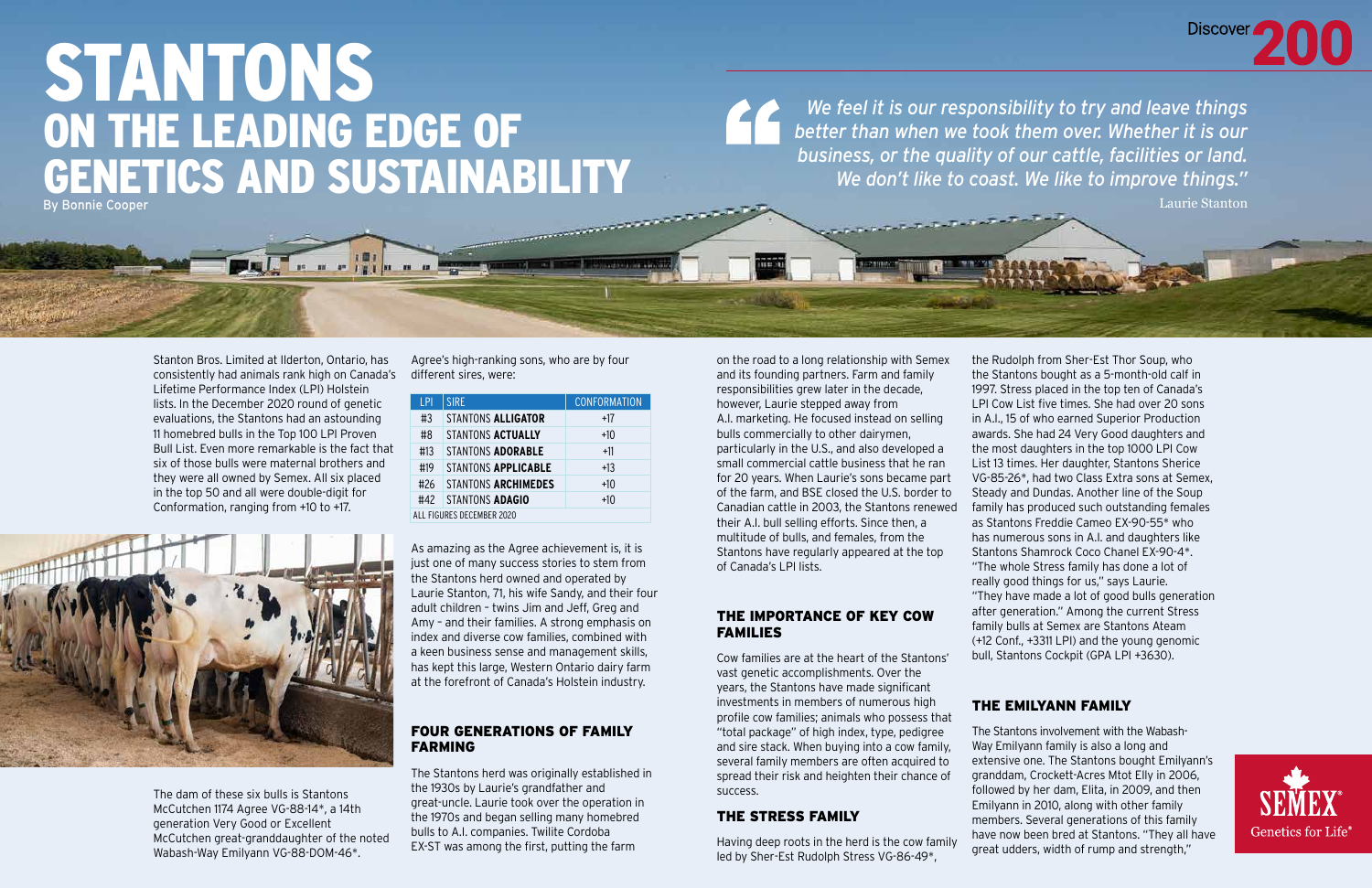## **STANTON QUICK FACTS**

- Stanton Bros. Limited, Ilderton, Ontario, owned and operated by Laurie and Sandy Stanton and their four children Jim, Jeff, Greg and Amy and their families.
- Milk 1000 Holstein cows out of 2300 head in total. Cows milked 3X/day in double-30 herringbone parlour and housed in free-stalls.
- Rolling Herd Average of 12,171 kg milk, 483 kg fat (4.04%), 402 kg protein (3.39%).
- Milk cows fed a TMR of corn silage, haylage, brewers grain, canola, distillers grains, ground corn and supplement.





says Jeff. "And Emilyann really stamps her head on her progeny. You can see her in the head," adds Laurie. "We have a lot of daughters of Agree's sons currently in the herd," says Jim. "There are definitely similarities in the way the bulls breed, but also subtle differences in each too."

### GENETIC INVESTMENTS HAVE PAID OFF

The Stantons have invested in many other highly regarded cow families like MS Chassity OBS Claire, Larcrest Cosmopolitan, Sonray-Acres Soc Observr Vi, View-Home Uno Hope, Ri-Val-Re Camaro Nady and Lylehaven Lila Z. These purchases have returned many outstanding daughters and sons, and have deepened the Stantons' genetic pool.

In a time when genetics are moving so quickly, why do these well-established cow families at Stantons continue to put bulls into A.I. and generate high indexing daughters? "I think some families just have that ability," replies Laurie. "They are just so potent. They seem to be able to hold those good genes and keep popping them out." Son Jim agrees. "These families didn't just fall out of the sky! They have been around for years and they have always been, if not the best, the top cows of their era. They have been consistently high cows for generations. It is difficult to successfully build families of that quality, but it's also hard to go the wrong way with them. No matter what you do they are steering you in the right direction."

Has genomics helped the Stantons to make better breeding decisions on these families? "Genomics isn't perfect," answers Jim. "But now with genomics the A.I. studs have eliminated the less desirable bulls, so you have a greater chance when doing a mating of using a good bull on these families."

### EARLY ADOPTERS OF GENOMICS

The Stantons were among the early and enthusiastic adopters of genomics. Today they utilize Semex's Elevate® program for their genomic testing needs. They genomic test all of their calves and pull tissue samples for testing as soon as the calves are born. "The Elevate program is great," says Jim. "I have the app on my cell phone. I can get results delivered right to my phone and can pull them up whenever and wherever I need to." Another benefit of Elevate, says Laurie, "Is we have 100% parentage on every animal. If we have two cows calve in the same pen overnight, it is no longer a big deal. We just send the tissues in and know which parentage is correct when the results come back."

Genomic results are used again when the Stantons breed their heifers. "We use a heifer's genomic numbers to determine if she is high enough to potentially breed to create a bull, an even higher genomic heifer, or is going to get an embryo," says Jeff. The Stantons start embryo transplanting calves at 8-9 months of age. They are currently using 100% conventional Embryo Transfer. Heifers calve at a minimum of 20-21 months old, depending on size.

### MARKETING AT STANTONS

The Stantons use many of the bulls they sell to A.I. in their own herd. "We like to get semen from our bulls early and use it quickly so we can have some of the first daughters of these bulls to show off to visitors when that bull takes that next step from a genomic bull to a proven sire," says Jeff. "We love having visitors come in and it helps to market that bull."

The Stantons have bred many highly regarded, popular bulls in A.I. "I think our bulls are successful because they are a product of a commercial dairy environment," says Jim. "We are the same as the A.I. company's customer. What we like will fit well with who the A.I. companies are selling to." Laurie concurs. "We always want our bulls to work in what are basically commercial conditions. We have heavily invested in certain cows, brought them home, and put them out into a group of a couple hundred cows.